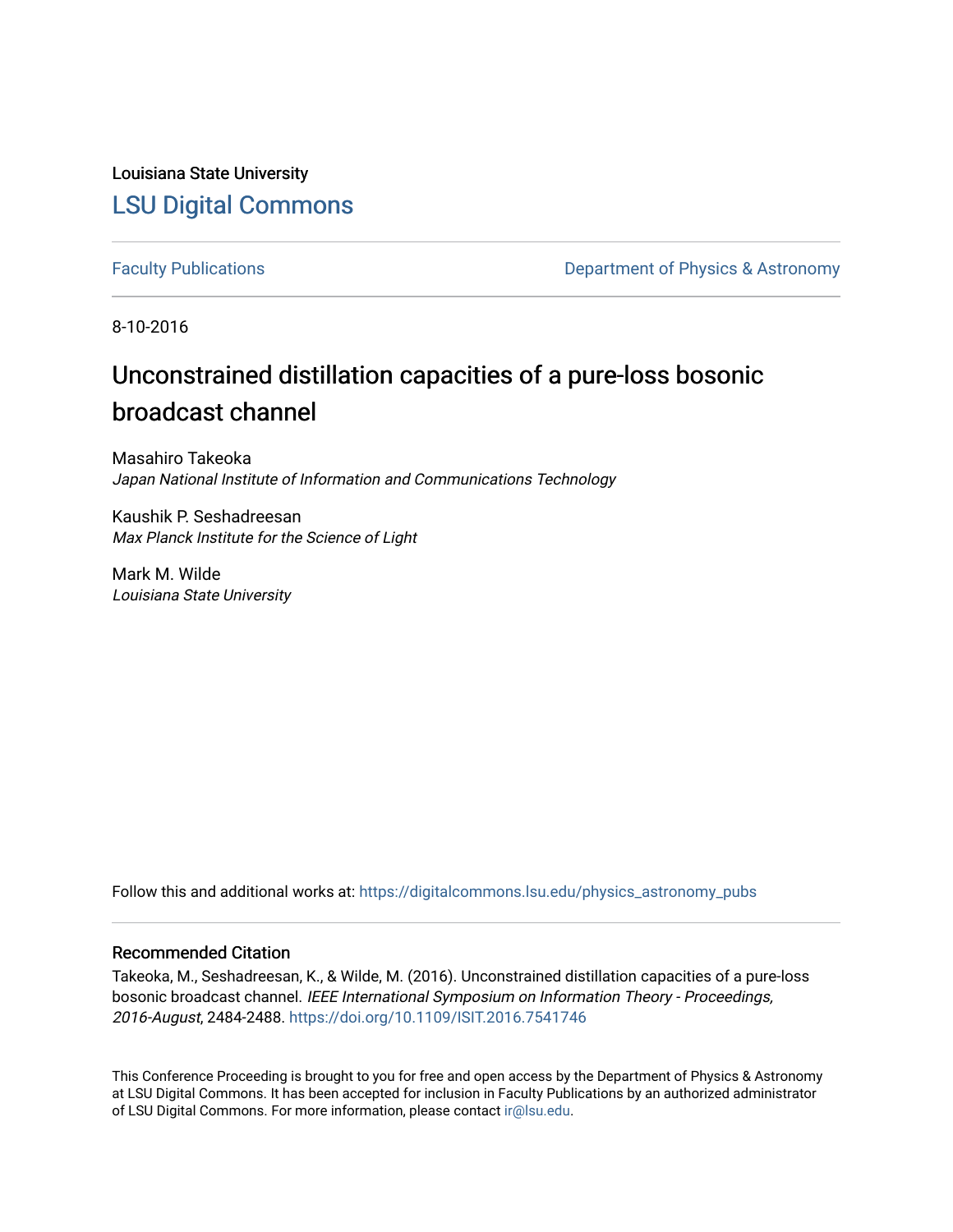# Unconstrained distillation capacities of a pure-loss bosonic broadcast channel

Masahiro Takeoka\*, Kaushik P. Seshadreesan<sup>†</sup>, and Mark M. Wilde<sup>‡</sup>

<sup>∗</sup> *Quantum ICT Laboratory, National Institute of Information and Communications Technology, Koganei, Tokyo 184-8795, Japan* † *Max-Planck-Institut fur die Physik des Lichts, 91058 Erlangen, Germany ¨*

‡ *Hearne Institute for Theoretical Physics, Department of Physics and Astronomy,*

*Center for Computation and Technology, Louisiana State University, Baton Rouge, Louisiana 70803, USA*

*Abstract*—Bosonic channels are important in practice as they form a simple model for free-space or fiber-optic communication. Here we consider a single-sender multiple-receiver pure-loss bosonic broadcast channel and determine the unconstrained capacity region for the distillation of bipartite entanglement and secret key between the sender and each receiver, whenever they are allowed arbitrary public classical communication. We show how the state merging protocol leads to achievable rates in this setting, giving an inner bound on the capacity region. We also determine an outer bound on the region and find that the outer bound matches the inner bound in the infinite-energy limit, thereby establishing the unconstrained capacity region for such channels. Our result could provide a useful benchmark for implementing a broadcasting of entanglement and secret key through such channels. An important open question relevant to practice is to determine the capacity region in both this setting and the single-sender single-receiver case when there is an energy constraint on the transmitter.

#### I. INTRODUCTION

<span id="page-1-0"></span>Quantum key distribution (QKD) [\[1\]](#page-5-0), [\[2\]](#page-5-1) and entanglement distillation (ED) [\[3\]](#page-5-2) are two cornerstones of quantum communication. QKD enables two or more cooperating parties to distill and share unconditionally secure random bit sequences, which could then be used for secure classical communication. ED, on the other hand, allows them to distill pure maximal entanglement from a quantum state shared via a noisy communication channel, which could then be used to faithfully transfer quantum states by using quantum teleportation [\[4\]](#page-5-3). In both protocols, the parties are allowed to perform (in principle) an unlimited amount of local operations and classical communication (LOCC).

Quantum communication technologies have matured tremendously in recent years. In particular, QKD has been available commercially for a number of years and has now expanded to inter-city networks [\[5\]](#page-5-4), [\[6\]](#page-5-5). Also, efforts are currently underway to accomplish QKD in free space between the earth and satellites [\[7\]](#page-5-6).

Quantum communication, however, faces an important challenge. Like most other quantum technologies, its performance is affected by noise. Loss is the main source of error in typical optical communication channels and severely limits the rates and distances at which secret key or quantum entanglement can be distilled using the channel. All practical implementations of QKD to date are known to exhibit a rateloss tradeoff, in which the rate of secret key extraction drops with increasing distance [\[8\]](#page-5-7). In the case of the standard opticalfiber communication channel, the drop is exponential with increasing distance.

Some time after these limitations were observed, Refs. [\[9\]](#page-5-8), [\[10\]](#page-5-9) provided a mathematical proof, using the notion of squashed entanglement [\[11\]](#page-5-10), that the tradeoff is indeed a fundamental limitation even with unconstrained input energy. One of the main results of [\[9\]](#page-5-8), [\[10\]](#page-5-9) is an upper bound on the two-way LOCC assisted quantum and secret key agreement capacity of a pure-loss bosonic channel, which is solely a function of the channel transmittance  $\eta$ . If the transmitter can consume only a finite amount of energy (as is in some practical cases), then tighter bounds are available [\[9\]](#page-5-8), [\[10\]](#page-5-9). As a consequence, no yet-to-be-discovered protocol could ever surpass the limitations established in [\[9\]](#page-5-8), [\[10\]](#page-5-9). Ref. [\[12\]](#page-5-11) extended the squashed entanglement technique to obtain upper bounds for a variety of phase-insensitive Gaussian channels. Concurrently with [\[12\]](#page-5-11), Ref. [\[13\]](#page-5-12) improved the infiniteenergy bound from [\[9\]](#page-5-8), [\[10\]](#page-5-9) and conclusively established the unconstrained capacity of the pure-loss bosonic channel as  $C(\eta) = -\log_2(1 - \eta)$ . It is still an open question to determine the constrained capacity (i.e., when the transmitter is limited to consuming finite energy).

One of the long-term goals of quantum communication is to establish a quantum internet [\[14\]](#page-5-13): a large collection of interconnected quantum networks between multiple users that enables secure classical communication and distributed quantum information processing. Apart from point-to-point links, network architectures based on single-sender multiplereceivers (modeled as broadcast channels) and vice versa (multiple access channels) are also important in this context. Even though various network quantum communication scenarios have been examined [\[15\]](#page-5-14), [\[16\]](#page-5-15), [\[17\]](#page-5-16), [\[18\]](#page-5-17), [\[19\]](#page-5-18), [\[20\]](#page-5-19), there has been limited work on the capacity of entanglement and secret key distillation assisted by unlimited LOCC. Only recently in [\[21\]](#page-5-20) were outer bounds on the achievable rates established for multipartite secret key agreement and entanglement generation between any subset of the users of a general single-sender mreceiver quantum broadcast channel (QBC) (for any  $m \ge 1$ )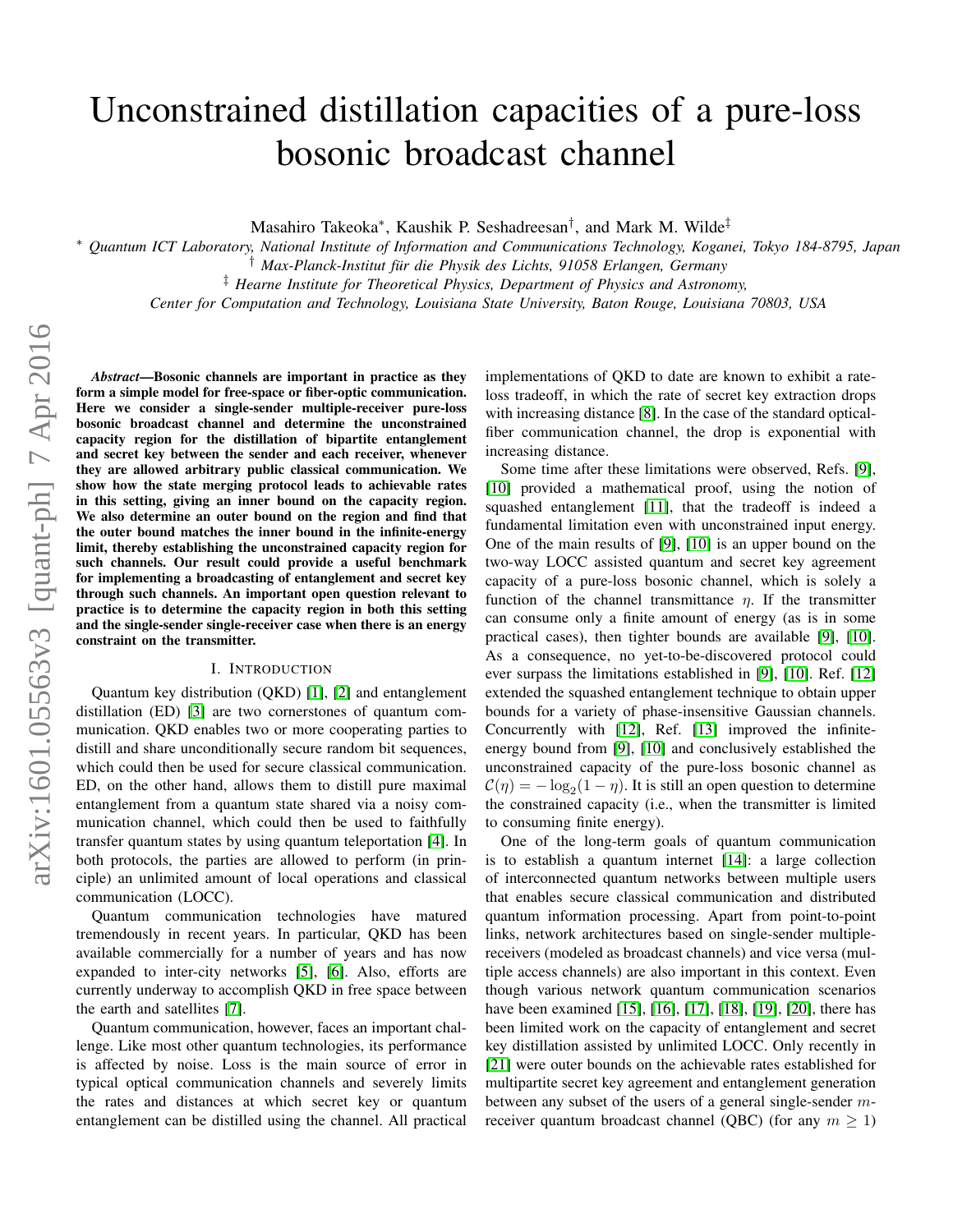when assisted by unlimited LOCC between all the users. The main idea was to employ multipartite generalizations of the squashed entanglement [\[22\]](#page-5-21), [\[23\]](#page-5-22) and the methods of [\[9\]](#page-5-8), [\[10\]](#page-5-9).

In this paper, we consider a single-sender multiple-receiver pure-loss bosonic QBC and establish the unconstrained capacity region for the distillation of bipartite entanglement and secret key between the sender and each receiver assisted by unlimited LOCC. To prove the statement, we establish inner bounds on the achievable rate region by employing the quantum state merging protocol [\[24\]](#page-5-23), [\[25\]](#page-5-24). The converse part relies upon several tools. First, we utilize a teleportation simulation argument originally introduced in [\[26,](#page-5-25) Section V] and recently generalized in [\[13\]](#page-5-12) to wider families of channels and continuous-variable systems. Next, it is known that the relative entropy of entanglement is an upper bound on the distillable key of a bipartite state [\[27\]](#page-5-26), and the recent work in [\[13\]](#page-5-12) stated how it is possible to combine the relative entropy of entanglement upper bound with the teleportation simulation argument to arrive at upper bounds on the secretkey agreement capacity of certain single-sender single-receiver channels. We find that the outer bounds match the inner bounds in the infinite-energy limit, thereby establishing the unconstrained capacity region. An important open question is to determine the constrained capacity region, i.e., when only finite energy is available at the transmitter.

The paper is organized as follows. In Section [II,](#page-2-0) we describe a general LOCC-assisted distillation protocol for a QBC and the mathematical and physical model of the pure-loss bosonic QBC. The unconstrained capacity region is given in Section [III](#page-2-1) along with a proof for the single-sender two-receiver case. Section [IV](#page-5-27) concludes the paper. The appendix generalizes the main theorem to the single-sender multiple-receiver case.

#### <span id="page-2-0"></span>II. LOCC-ASSISTED DISTILLATION PROTOCOL AND THE CHANNEL MODEL

In the main text, we consider a single-sender two-receiver QBC  $\mathcal{N}_{A'\rightarrow BC}$  (Fig. 1(a)) and an  $(n, E_{AB}, E_{AC}, K_{AB},$  $K_{AC}$ ,  $\varepsilon$ ) protocol described as follows (the appendix considers the generalization to multiple receivers). The sender, Alice, prepares some quantum systems in an initial quantum state and successively sends some of these systems to the receivers, Bob and Charlie, by interleaving  $n$  channel uses of the broadcast channel with rounds of LOCC. The goal of the protocol is to distill bipartite maximally entangled states  $\Phi_{AB}$  and  $\Phi_{AC}$ and private states  $\gamma_{AB}$  and  $\gamma_{AC}$  (equivalently secret keys [\[28\]](#page-5-28)). After each channel use, they can perform an arbitrary number of rounds of LOCC (in any direction with any number of parties). The quantities  $E_{AB}$  and  $E_{AC}$  denote entanglement rates (i.e., the logarithm of the Schmidt rank of  $\Phi_{AB}$  and  $\Phi_{AC}$ , respectively, normalized by the number of channel uses) and  $K_{AB}$  and  $K_{AC}$  are secret-key rates (i.e., the number of secret-key bits in  $\gamma_{AB}$ , and  $\gamma_{AC}$ , respectively, normalized by the number of channel uses). The protocol considered here is similar to the one described in [\[21\]](#page-5-20), except that here we do not consider the other possible rates  $E_{BC}$ ,  $K_{BC}$ ,  $E_{ABC}$ , and  $K_{ABC}$ .

A rate tuple  $(E_{AB}, E_{AC}, K_{AB}, K_{AC})$  is achievable if for all  $\varepsilon \in (0, 1)$  and sufficiently large *n*, there exists an  $(n, E_{AB},$  $E_{AC}$ ,  $K_{AB}$ ,  $K_{AC}$ ,  $\varepsilon$ ) protocol of the above form. The capacity region is the closure of the set of all achievable rates.

In the following, we concentrate on a specific channel: a pure-loss bosonic QBC which we denote by  $\mathcal{L}_{A\rightarrow BC}$ . For this channel, the input state is split into three systems and one system is sent to each of Bob, Charlie, and the environment with transmittance  $\eta_B$ ,  $\eta_C$ , and  $1 - \eta_B - \eta_C$ , respectively, where  $\eta_B, \eta_C \in [0, 1], \eta_B + \eta_C \leq 1.$ 

Physically the signal splitting is modeled by a pair of twoinput two-output beam splitters in which the signal is mixed with the vacuum state. For example, one can construct such a channel by a sequence of two beam splitters with transmittance  $\eta_B + \eta_C$  and  $\eta_B/(\eta_B + \eta_C)$ , respectively, where the first beam splitter splits the signal and the environment, and the second one splits the signal into Bob's and Charlie's parts (see Fig. 1(b)). Mathematically this is characterized by the following input-output relation:

$$
\hat{b} = \sqrt{\eta_B} \,\hat{a}' + \sqrt{\frac{\eta_B (1 - \eta_B - \eta_C)}{\eta_B + \eta_C}} \,\hat{f} + \sqrt{\frac{\eta_C}{\eta_B + \eta_C}} \,\hat{g},\quad (1)
$$

$$
\hat{c} = -\sqrt{\eta_C} \,\hat{a}' - \sqrt{\frac{\eta_C (1 - \eta_B - \eta_C)}{\eta_B + \eta_C}} \,\hat{f} + \sqrt{\frac{\eta_B}{\eta_B + \eta_C}} \,\hat{g}, \tag{2}
$$

$$
\hat{e} = -\sqrt{1 - \eta_B - \eta_C} \,\hat{a}' + \sqrt{\eta_B + \eta_C} \,\hat{f},\tag{3}
$$

where  $\hat{a}'$ ,  $\hat{b}$ ,  $\hat{c}$ ,  $\hat{e}$  are annihilation operators for Alice's input, Bob's output, and Charlie's output modes, respectively, and  $\hat{f}$ and  $\hat{q}$  are annihilation operators for vacuum inputs from the environment.

Critical for our analysis is that the physical implementation of  $\mathcal{L}_{A'\to BC}$  is not unique. One can model the same channel by a different concatenation of two other beam splitters: for example, we could have a first beam splitter split system  $B$  from  $C$  and  $E$ , and then a second one split  $C$  and  $E$ . Obviously, it is also possible to split  $C$  at the first beam splitter. These physical models are described in Fig. 1(c) and (d), respectively. In the next section, we will use these other physical models to explicitly calculate the rate regions.

#### <span id="page-2-4"></span>III. UNCONSTRAINED CAPACITY REGION

<span id="page-2-1"></span>Our main contribution is the following theorem:

*Theorem 1:* The LOCC-assisted, unconstrained capacity region of the pure-loss bosonic QBC  $\mathcal{L}_{A'\to BC}$  is given by

<span id="page-2-2"></span>
$$
E_{AB} + K_{AB} \le \log_2([1 - \eta_C]/[1 - \eta_B - \eta_C]), \quad (4)
$$

<span id="page-2-3"></span>
$$
E_{AC} + K_{AC} \le \log_2([1 - \eta_B]/[1 - \eta_B - \eta_C]), \quad (5)
$$

$$
E_{AB} + K_{AB} + E_{AC} + K_{AC} \le -\log_2(1 - \eta_B - \eta_C). \tag{6}
$$

See the appendix for a generalization of this theorem to the multiple-receiver model from [\[29\]](#page-5-29).

#### *A. Achievability part*

To achieve the rate region  $(4)$ – $(6)$ , we consider a distillation protocol which employs quantum state merging. State merging was introduced in [\[24\]](#page-5-23), [\[25\]](#page-5-24) and provides an operational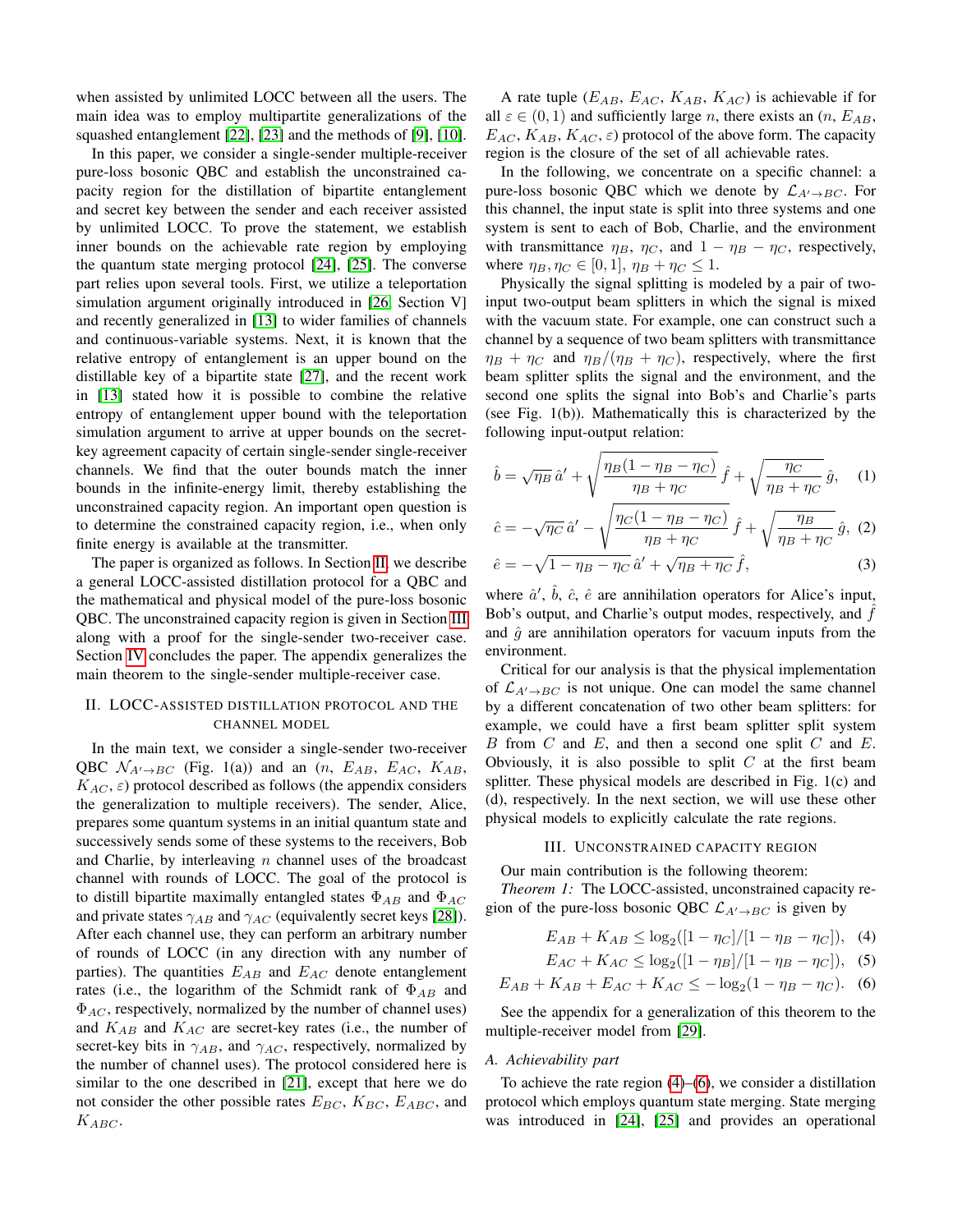

Fig. 1. (a) Single-sender two-receiver quantum broadcast channel. (b)-(d) Various physical implementations of the pure-loss bosonic broadcast channel with transmittances  $\eta_B$  and  $\eta_C$ .

meaning for the conditional quantum entropy. For a state  $\rho_{AB}$ , its conditional quantum entropy is defined as  $H(A|B)_{\rho}$  =  $H(AB)_{\rho} - H(B)_{\rho}$  where  $H(AB)_{\rho}$  and  $H(B)_{\rho}$  are the quantum entropies of  $\rho_{AB}$  and its marginal  $\rho_B$ , respectively. For many copies of  $\rho_{AB}$  shared between Alice and Bob,  $H(A|B)$ <sub>ρ</sub> is the optimal rate at which maximally entangled two-qubit states need to be consumed to transfer Alice's systems to Bob's side via LOCC. If  $H(A|B)$ <sub>ρ</sub> is negative, the result is that after transferring Alice's systems, they can gain (i.e., distill) entanglement at rate  $-H(A|B)_{\rho}$ . State merging also yields a quantum analog of the Slepian-Wolf theorem in classical distributed compression problem and has been applied to the QBC in [\[19\]](#page-5-18), [\[20\]](#page-5-19).

Here we consider the following alternative state merging based protocol. Alice first prepares  $n$  copies of a two-mode squeezed vacuum (TMSV)

$$
|\Psi(N_S)\rangle_{AA'} = \sum_{m=0}^{\infty} \sqrt{\lambda_m(N_S)} |m\rangle_A |m\rangle_{A'}, \tag{7}
$$

where  $|m\rangle$  is an m-photon state,  $\lambda_m(N_S)$  $N_S^m/(N_S+1)^{m+1}$ , and  $N_S$  is the average photon number of the state per mode. She sends system  $A'$  to Bob and Charlie through a pure-loss broadcast channel. After  $n$  uses of the channel, Alice, Bob, and Charlie share  $n$  copies of the state  $\phi_{ABC} = \mathcal{L}_{A'\to BC}(|\Psi(N_S)\rangle\langle\Psi(N_S)|_{AA'}).$ 

Then by using  $\phi_{ABC}^{\otimes n}$ , they perform state merging to establish entanglement. More precisely, Bob and Charlie transfer their system back to Alice by LOCC (similar to reverse reconciliation in the point-to-point scenario). This could be done by applying the point-to-point state merging protocol successively [\[24\]](#page-5-23), [\[25\]](#page-5-24) or alternatively, by applying the multiparty simultaneous decoding state merging [\[30\]](#page-5-30). Then we obtain the achievable rate region for  $E_{AB}$  and  $E_{AC}$  as

$$
E_{AB} \le -H(B|AC)_{\phi},\tag{8}
$$

$$
E_{AC} \le -H(C|AB)_{\phi},\tag{9}
$$

$$
E_{AB} + E_{AC} \le -H(BC|A)_{\phi}.\tag{10}
$$

Since one "ebit" of entanglement can generate one private bit of secret key, the left-hand side of the above inequalities can be modified as  $E_{AB} \rightarrow E_{AB} + K_{AB}$ ,  $E_{AC} \rightarrow E_{AC} + K_{AC}$ .

The right-hand side of these inequalities can be explicitly calculated. Recall that the marginal of the TMSV  $\Psi_{A}(N_S) =$  $\text{Tr}_A[|\Psi(N_S)\rangle\langle\Psi(N_S)|_{AA'}]$  is a thermal state with mean photon number  $N_S$ . Its entropy is equal to  $H(A')_{\Psi} = g(N_S)$ , where  $g(x) = (x + 1) \log_2(x + 1) - x \log_2 x$ . Also a pureloss channel with transmittance  $\eta$  maps a thermal state to another thermal state with reduced average photon number. Let  $U_{A'\rightarrow BCE}^{\mathcal{L}}$  be an isometric extension of  $\mathcal{L}_{A'\rightarrow BC}$  and let

$$
|\phi\rangle_{ABCE} = U_{A'\to BCE}^{\mathcal{L}} |\Psi(N_S)\rangle_{AA'}, \tag{11}
$$

be a purification of  $\phi_{ABC}$ . By using  $|\phi\rangle_{ABCDE}$  and observing the above facts, we have

$$
-H(B|AC)_{\phi} = H(AC)_{\phi} - H(ABC)_{\phi}
$$
  
= 
$$
H(BE)_{\phi} - H(E)_{\phi}
$$
  
= 
$$
g((1 - \eta_C)N_S) - g((1 - \eta_B - \eta_C)N_S).
$$

In the limit as  $N_S \to \infty$ , this converges to  $\log_2\left(\frac{1-\eta_C}{1-\eta_B-\eta_C}\right)$ . Similarly, we obtain

$$
-H(C|AB)_{\phi} \to \log_2\left(\frac{1-\eta_B}{1-\eta_B-\eta_C}\right),\tag{12}
$$

$$
-H(BC|A)_{\phi} \to \log_2\bigg(\frac{1}{1-\eta_B-\eta_C}\bigg),\tag{13}
$$

in the limit of infinitely large  $N<sub>S</sub>$ . Thus [\(4\)](#page-2-2)–[\(6\)](#page-2-3) are achievable when there is no energy constraint on the transmitter.

#### *B. Converse part*

As stated at the end of Section [I,](#page-1-0) the converse relies upon several tools and is given in terms of the relative entropy of entanglement (REE) [\[31\]](#page-5-31). The REE for a quantum state  $\rho_{AB}$ is defined by

$$
E_R(A;B)_{\rho} = \inf_{\sigma_{AB} \in \text{SEP}} D(\rho_{AB} || \sigma_{AB}) \tag{14}
$$

where  $D(\rho||\sigma) = \text{Tr}[\rho(\log_2 \rho - \log_2 \sigma)]$  is the quantum relative entropy and SEP denotes the set of separable states. The original LOCC-assisted communication protocol can equivalently be rewritten by using a teleportation simulation argument [\[26,](#page-5-25) Section V] suitably extended to continuous-variable bosonic channels [\[13\]](#page-5-12). Teleportation simulation in the case of a pointto-point channel can be understood as the possibility of reducing a sequence of adaptive protocols involving two-way LOCC into a sequence of non-adaptive protocols followed by a final LOCC. For all 'teleportation-simulable channels' (more precisely the channels arising from the action of teleportation on a bipartite state) that allow for such a reduction, an upper bound on the entanglement and secret key agreement capacity can be given by the REE [\[13\]](#page-5-12), because the REE is an upper bound on the distillable key of any bipartite state [\[27\]](#page-5-26). Furthermore, for pure-loss bosonic channels, one can use a concise formula for the REE given in [\[13\]](#page-5-12). With these techniques, an upper bound on the unconstrained capacity of a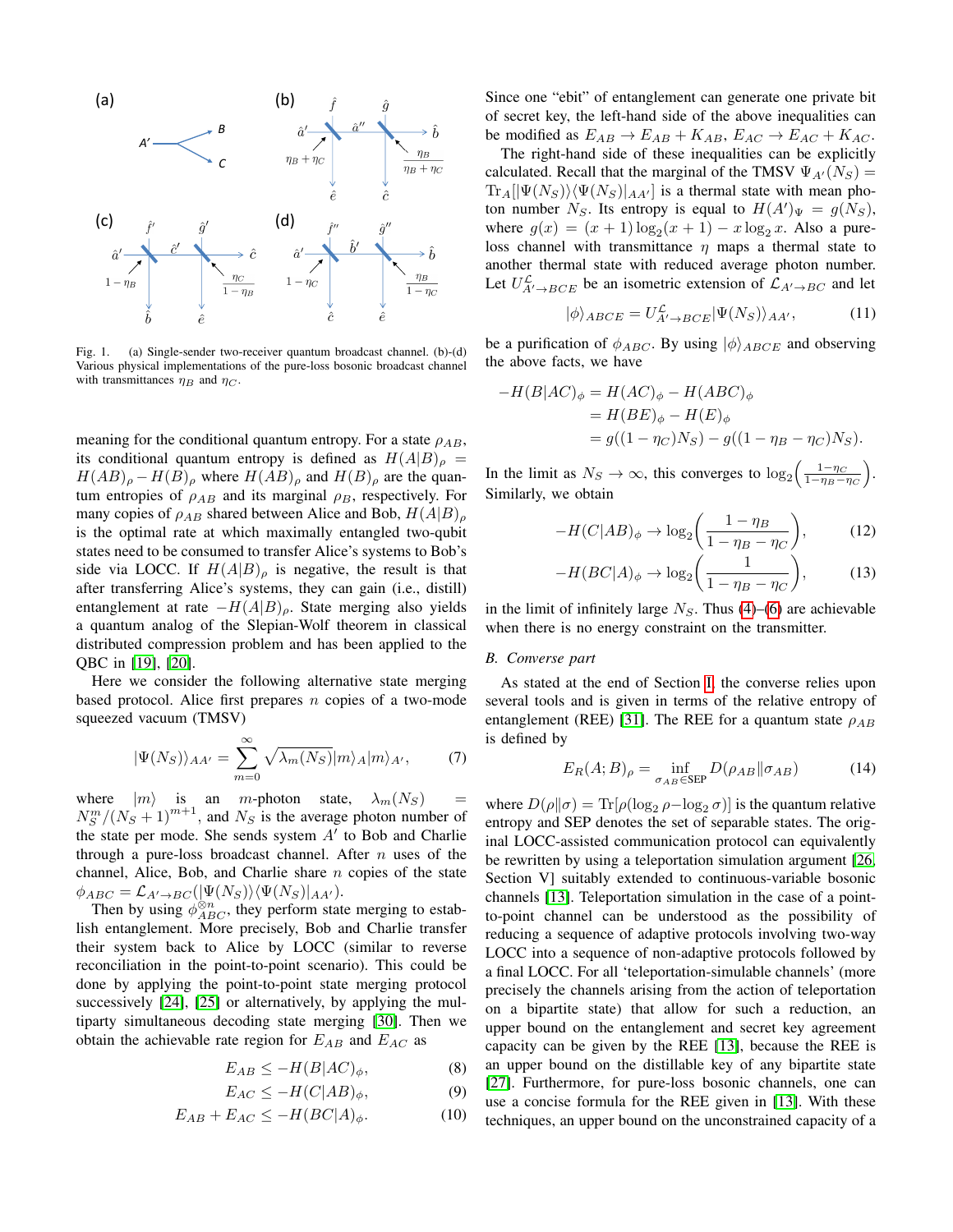point-to-point pure-loss channel is equivalent to the REE of the state resulting from sending an infinite-energy TMSV through the channel, explicitly calculated to be equal to  $-\log_2(1-\eta)$ .

Since the pure-loss bosonic QBC is covariant with respect to displacement operations (which are the teleportation corrections for bosonic channels [\[32\]](#page-5-32)), it is teleportationsimulable. Then the original broadcasting protocol described in the previous section can be replaced by the distillation of *n* copies of  $\phi_{ABC} = \mathcal{N}_{A'\to BC}(|\Psi(N_S)\rangle \langle \Psi(N_S)|_{AA'} )$  via the final LOCC. This LOCC distills entanglement and secret key; i.e., it generates a state  $\omega_{ABC}$  which is  $\varepsilon$ -close to  $\Phi_{ABC}$ :

with

$$
\tilde{\Phi}_{ABC} = \Phi_{A_1B_1}^{\otimes nE_{AB}} \otimes \Phi_{A_2C_1}^{\otimes nE_{AC}} \otimes \gamma_{A_3B_2}^{\otimes nK_{AB}} \otimes \gamma_{A_4C_2}^{\otimes nK_{AC}}, \tag{16}
$$

 $\|\omega_{ABC} - \tilde{\Phi}_{ABC}\|_1 \leq \varepsilon$  (15)

where  $A_i$ ,  $B_i$ , and  $C_i$  are subsystems of  $A$ ,  $B$ , and  $C$ , respectively. Then by using several well known properties of REE (monotonicity under LOCC, continuity, and subadditivity for product states), we find that

$$
n(E_{AB} + K_{AB}) \le E_R(B; AC)_{\tilde{\Phi}}
$$
  
\n
$$
\le E_R(B; AC)_{\omega} + f(n, \varepsilon)
$$
  
\n
$$
\le nE_R(B; AC)_{\phi} + f(n, \varepsilon),
$$
\n(17)

where  $f(n, \varepsilon)$  is a function such that  $\lim_{\varepsilon \to 0, n \to \infty} \frac{1}{n} f(n, \varepsilon) =$ 0. Similar bounds can be obtained in terms of  $E_R(C; AB)_{\phi}$ and  $E_R(A; BC)_{\phi}$ , leading to the following outer bound for the capacity region:

$$
E_{AB} + K_{AB} \le E_R(B; AC)_{\phi} \tag{18}
$$

$$
E_{AC} + K_{AC} \le E_R(C; AB)_{\phi}, \qquad (19)
$$

$$
E_{AB} + K_{AB} + E_{AC} + K_{AC} \le E_R(A; BC)_{\phi}.
$$
 (20)

To calculate the right-hand side of each inequality, we use a calculation from [\[13\]](#page-5-12): for a point-to-point pure-loss bosonic channel with transmittance  $\eta$ , which we denote by  $\mathcal{L}_{A/\to B}^{\eta}$ , the REE of  $\mathcal{L}_{A'\to B}^{\eta}(|\Psi(N_S)\rangle \langle \Psi(N_S)|_{AA'} )$  with  $N_S \to \infty$  is given by  $-\log_2(1-\eta)$ .

For  $E_R(A; BC)_{\phi}$ , consider the physical implementation of the channel in Fig. 1(b) and let  $\phi'_{AA}$ , be the state such that only the first beam splitter is applied. The second beam splitter is a local unitary in the sense that it operates on  $B$  and  $C$ whereas our partition is now between  $A$  and  $BC$ . Thus it does not change the REE. Then we have  $E_R(A;A'')_{\phi'} =$  $E_R(A; BC)_{\phi}$ . Also, since  $\phi'_{AA}$  is a TMSV followed by a pure-loss channel with transmittance  $\eta_B + \eta_C$ , we get

$$
\lim_{N_S \to \infty} E_R(A; BC)_{\phi} = \lim_{N_S \to \infty} E_R(A; A'')_{\phi'}
$$

$$
= -\log_2(1 - \eta_B - \eta_C). \tag{21}
$$

To calculate  $E_R(C; AB)_{\phi}$ , we employ the physical implementation of the channel in Fig. 1(c) in which the first beam splitter with transmittance  $1-\eta_B$  separates B from the others. This beam splitter is followed by the second beam splitter with transmittance  $\eta_C/(1 - \eta_B)$  which separates C and the environment E.



Fig. 2. LOCC-assisted capacity region given by [\(4\)](#page-2-2)–[\(6\)](#page-2-3) for the pure-loss bosonic broadcast channel, where  $(\eta_B, \eta_C) = (0.2, 0.3)$ .

Let  $\phi'_{ABC}$  be the TMSV in which only the first beam splitter is applied. Observe that it is a pure state and its marginal  $\phi'_{C'}$  is a thermal state with average photon number  $(1-\eta_B)N_S$ . Combining these two observations, we can conclude that the state has the following Schmidt decomposition:

$$
|\phi''\rangle_{ABC'} = \sum_{m=0}^{\infty} \sqrt{\lambda_m((1-\eta_B)N_S)} |\varphi_m\rangle_{AB} |m\rangle_{C'}, \quad (22)
$$

where  $\{|\varphi_m\rangle_{AB}\}_m$  is some orthonormal basis. Since  $\{|\varphi_m\rangle_{AB}\}$  is an orthonormal set, there exists a local unitary operation acting on systems  $A$  and  $B$  such that

$$
U_{AB}: |\varphi_m\rangle_{AB} \to |m\rangle_A |\text{aux}\rangle_B, \tag{23}
$$

where  $|aux\rangle$  is some constant auxiliary state. Then we have

$$
U_{AB}|\phi''\rangle_{ABC'} = |\text{aux}\rangle_B|\Psi((1-\eta_B)N_S)\rangle_{AC'}
$$
  

$$
\equiv |\phi'''\rangle_{ABC'}.
$$
 (24)

Let  $\tilde{\phi}_{ABC} = \mathcal{L}_{C'\to C}^{\bar{\eta}}(|\phi'''\rangle\langle\phi'''|_{ABC'})$  where  $\bar{\eta} = \eta_C/(1-\eta_C)$  $(\eta_B)$ . Note that  $\phi_{ABC} = \mathcal{L}_{C'\to C}^{\overline{\eta}}(|\phi''\rangle \langle \phi''|_{ABC'})$ . Since the local unitary operation  $U_{AB}$  does not change the REE between *AB* and *C*, we have  $E_R(C; AB)_{\tilde{\phi}} = E_R(C; AB)_{\phi}$ . Moreover,  $E_R(C; AB)_{\tilde{\phi}}$  is the REE for the TMSV with  $(1 - \eta_B)N_S$ followed by  $\mathcal{L}_{C' \to C}^{\bar{\eta}}$ . Then by using the result in [\[13\]](#page-5-12), we find

$$
\lim_{N_S \to \infty} E_R(C; AB)_{\phi} = \lim_{N_S \to \infty} E_R(C; AB)_{\tilde{\phi}}
$$
  
=  $-\log_2(1 - \bar{\eta})$   
=  $\log_2([1 - \eta_B]/[1 - \eta_B - \eta_C]).$  (25)

Similarly, with the physical implementation picture in Fig. 1(d), we obtain

$$
\lim_{N_S \to \infty} E_R(B; AC)_{\phi} = \log_2([1 - \eta_C]/[1 - \eta_B - \eta_C]), (26)
$$

which completes the proof of the converse part. Figure 2 illustrates an example of the unconstrained capacity region given in  $(4)$ – $(6)$ .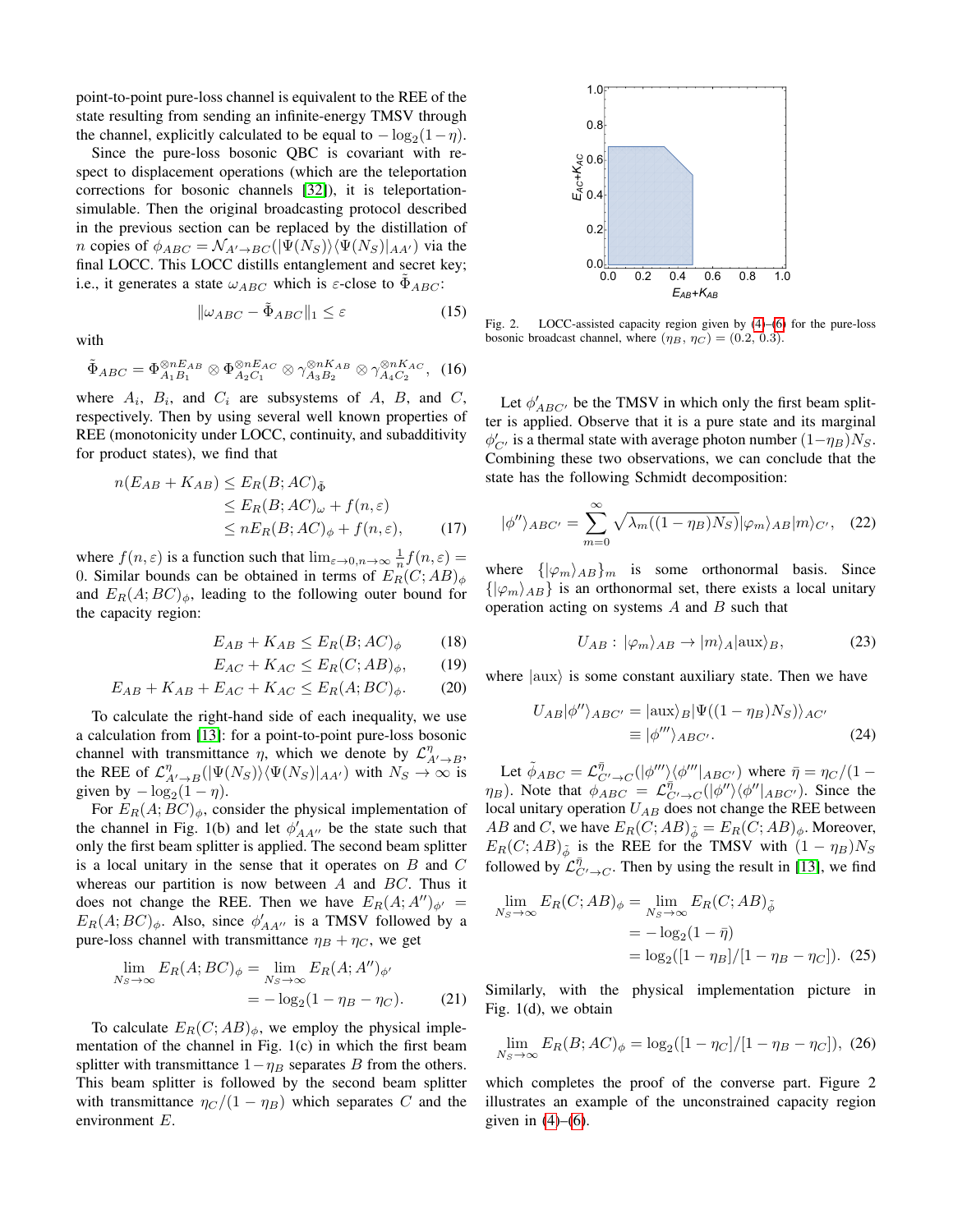#### IV. CONCLUSION

<span id="page-5-27"></span>We have established the unconstrained capacity region of a pure-loss bosonic broadcast channel for LOCC-assisted entanglement and secret key distillation. This result is proved by using the quantum state merging protocol (for the inner bound) and the relative entropy of entanglement (for the outer bound), and it could provide a useful benchmark for the broadcasting of entanglement and secret key through such channels.

There are some interesting problems left open. First, we consider the scenario to share entanglement and a secret key between the sender and each receiver, but we think it is interesting to include other possibilities, i.e.,  $E_{BC}$  and  $K_{BC}$ , and even tripartite entanglement, such as GHZ states, and tripartite common secret key. Such a scenario was discussed in [\[21\]](#page-5-20), where an outer bound was established by making use of the squashed entanglement. However, these bounds might be further improved, and in addition, it is open to determine how to construct a protocol achieving tight inner bounds.

Second, one might attempt to generalize our scenario to other channels. A consequence of the teleportation simulation argument from [\[26,](#page-5-25) Section V] is that the REE upper bound can be applied to all teleportation-simulable channels, as shown in [\[13\]](#page-5-12). Thus the approach could work for all broadcast channels for which this is true. Finally, we think it is a pressing open question to determine the constrained capacity region (i.e., with a finite-energy constraint). Since the REE bound using the teleportation reduction technique requires infinite energy to realize an ideal teleportation, one needs an alternative approach here, such as the one given in [\[21\]](#page-5-20) in order to obtain tighter outer bounds in some cases.

We acknowledge helpful discussions with Sam Braunstein, Saikat Guha, Michal Horodecki, Stefano Pirandola, and John Smolin. This research was supported by the Open Partnership Joint Projects of JSPS Bilateral Joint Research Projects and the ImPACT Program of Council for Science, Technology and Innovation, Japan. MMW is grateful to NICT for hosting and supporting him for a research visit during December 2015, and he acknowledges support from NSF Grant No. CCF-1350397. KPS thanks the Max Planck Society for funding.

#### **REFERENCES**

- <span id="page-5-0"></span>[1] C. H. Bennett and G. Brassard, "Quantum cryptography: public key distribution and coin tossing," *Proceedings of the IEEE International Conference on Computers, Systems, and Signal Processing*, p. 175, 1984.
- <span id="page-5-1"></span>[2] A. K. Ekert, "Quantum cryptography based on Bell's theorem," *Physical Review Letters*, vol. 67, pp. 661–663, 1991.
- <span id="page-5-2"></span>[3] C. H. Bennett, G. Brassard, S. Popescu, B. Schumacher, J. A. Smolin, and W. K. Wootters, "Purification of noisy entanglement and faithful teleportation via noisy channels," *Physical Review Letters*, vol. 76, pp. 722–725, January 1996.
- <span id="page-5-3"></span>[4] C. H. Bennett, G. Brassard, C. Crépeau, R. Jozsa, A. Peres, and W. K. Wootters, "Teleporting an unknown quantum state via dual classical and Einstein-Podolsky-Rosen channels," *Physical Review Letters*, vol. 70, no. 13, pp. 1895–1899, March 1993.
- <span id="page-5-4"></span>[5] M. Peev, C. Pacher, and R. Alléaume, "The SECOQC quantum key distribution network in Vienna," *New Journal of Physics*, vol. 11, p. 075001, 2009.
- <span id="page-5-5"></span>[6] M. Sasaki et al., "Field test of quantum key distribution in the Tokyo QKD network," *Optics Express*, vol. 19, no. 11, pp. 10 387–10 409, 2011, arXiv:quant-ph/1103.3566.
- <span id="page-5-6"></span>[7] D. Elser et al., "Satellite Quantum Communication via the Alphasat Laser Communication Terminal," 2015, arXiv:1510.04507v1.
- <span id="page-5-7"></span>[8] V. Scarani, H. Bechmann-Pasquinucci, N. J. Cerf, M. Dušek, N. Lütkenhaus, and M. Peev, "The security of practical quantum key distribution," *Review of Modern Physics*, vol. 81, pp. 1301–1350, 2009, arXiv:0802.4155.
- <span id="page-5-8"></span>[9] M. Takeoka, S. Guha, and M. M. Wilde, "Fundamental rate-loss tradeoff for optical quantum key distribution," *Nature Communications*, vol. 5, p. 5235, October 2014.
- <span id="page-5-9"></span>[10] ——, "The squashed entanglement of a quantum channel," *IEEE Transactions on Information Theory*, vol. 60, no. 8, pp. 4987–4998, August 2014, arXiv:1310.0129.
- <span id="page-5-10"></span>[11] M. Christandl and A. Winter, ""Squashed entanglement": An additive entanglement measure," *Journal of Mathematical Physics*, vol. 45, no. 3, pp. 829–840, March 2004, arXiv:quant-ph/0308088.
- <span id="page-5-11"></span>[12] K. Goodenough, D. Elkouss, and S. Wehner, "Assessing the performance of quantum repeaters for all phase-insensitive Gaussian bosonic channels," Nov. 2015, arXiv:1511.08710.
- <span id="page-5-12"></span>[13] S. Pirandola, R. Laurenza, C. Ottaviani, and L. Banchi, "Fundamental limits of repeaterless quantum communications," 2015, arXiv:1510.08863.
- <span id="page-5-13"></span>[14] H. J. Kimble, "The quantum internet," *Nature*, vol. 453, no. 7198, pp. 1023–1030, Jun. 2008.
- <span id="page-5-14"></span>[15] A. E. Allahverdyan and D. B. Saakian, "The broadcast quantum channel for classical information transmission," pp. 1–8, 1998.
- <span id="page-5-15"></span>[16] A. Winter, "The capacity of the quantum multiple-access channel," *IEEE Transactions on Information Theory*, vol. 47, no. 7, pp. 3059–3065, 2001.
- <span id="page-5-16"></span>[17] S. Guha, J. Shapiro, and B. Erkmen, "Classical capacity of bosonic broadcast communication and a minimum output entropy conjecture," *Physical Review A*, vol. 76, no. 3, p. 032303, September 2007.
- <span id="page-5-17"></span>[18] J. Yard, P. Hayden, and I. Devetak, "Capacity theorems for quantum multiple-access channels: classical-quantum and quantum-quantum capacity regions," *IEEE Transactions on Information Theory*, vol. 54, no. 7, pp. 3091–3113, 2008.
- <span id="page-5-18"></span>[19] ——, "Quantum broadcast channels," *IEEE Transactions on Information Theory*, vol. 57, no. 10, pp. 7147–7162, October 2011.
- <span id="page-5-19"></span>[20] F. Dupuis, P. Hayden, and K. Li, "A father protocol for quantum broadcast channels," *IEEE Transactions on Information Theory*, vol. 56, no. 6, pp. 2946–2956, June 2010.
- <span id="page-5-20"></span>[21] K. P. Seshadreesan, M. Takeoka, and M. M. Wilde, "Bounds on entanglement distillation and secret key agreement for quantum broadcast channels," *Accepted for publication in IEEE Transactions on Information Theory*, 2015, arXiv:1503.08139.
- <span id="page-5-21"></span>[22] D. Avis, P. Hayden, and I. Savov, "Distributed compression and multiparty squashed entanglement," *Journal of Physics A: Mathematical and Theoretical*, vol. 41, no. 11, p. 115301, March 2008, arXiv:0707.2792.
- <span id="page-5-22"></span>[23] D. Yang, K. Horodecki, M. Horodecki, P. Horodecki, J. Oppenheim, and W. Song, "Squashed entanglement for multipartite states and entanglement measures based on the mixed convex roof," *IEEE Transactions on Information Theory*, vol. 55, no. 7, pp. 3375–3387, July 2009.
- <span id="page-5-23"></span>[24] M. Horodecki, J. Oppenheim, and A. Winter, "Partial quantum information." *Nature*, vol. 436, no. 7051, pp. 673–6, August 2005.
- <span id="page-5-24"></span>[25] ——, "Quantum state merging and negative information," *Communications in Mathematical Physics*, vol. 136, pp. 107–136, 2007.
- <span id="page-5-25"></span>[26] C. H. Bennett, D. P. DiVincenzo, J. A. Smolin, and W. K. Wootters, "Mixed-state entanglement and quantum error correction," *Physical Review A*, vol. 54, no. 5, p. 3824, 1996.
- <span id="page-5-26"></span>[27] K. Horodecki, M. Horodecki, P. Horodecki, and J. Oppenheim, "Secure key from bound entanglement," *Physical Review Letters*, vol. 94, no. 16, p. 160502, April 2005, arXiv:quant-ph/0309110.
- <span id="page-5-28"></span>[28] ——, "General paradigm for distilling classical key from quantum states," *IEEE Transactions on Information Theory*, vol. 55, no. 4, pp. 1898–1929, April 2009, arXiv:quant-ph/0506189.
- <span id="page-5-29"></span>[29] S. Guha, "Multiple-user quantum information theory for optical communication channels," Ph.D. dissertation, Massachusetts Institute of Technology, June 2008.
- <span id="page-5-30"></span>[30] N. Dutil, "Multiparty quantum protocols for assisted entanglement distillation," *arXiv preprint arXiv:1105.4657*, no. May, 2011.
- <span id="page-5-31"></span>[31] V. Vedral and M. B. Plenio, "Entanglement measures and purification procedures," *Physical Review A*, vol. 57, no. 3, pp. 1619–1633, March 1998, arXiv:quant-ph/9707035.
- <span id="page-5-32"></span>[32] S. L. Braunstein and H. J. Kimble, "Teleportation of continuous quantum variables," *Physical Review Letters*, vol. 80, pp. 869–872, 1998.